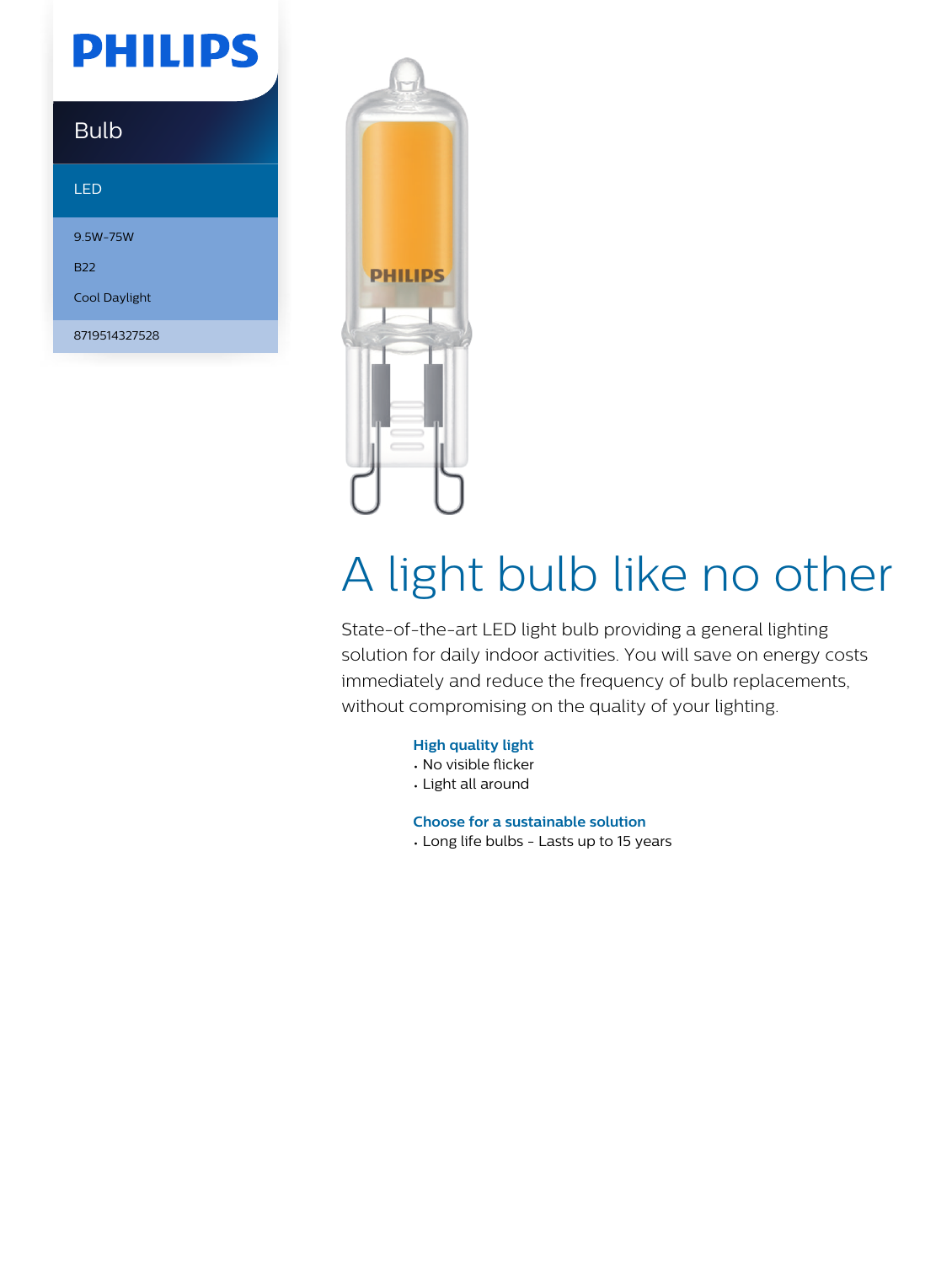### 8719514327528

# **Highlights**

#### **No visible flicker**

When your light flickers in quick succession it could be hard on the eyes, cause headaches, and even set off an attack for those with photosensitive epilepsy. It's both unpleasant and unnecessary. LEDs can flicker because of their rapid response to the driver current. However, because Philips LEDs are designed so that variations in your driver current's output are minimized, they eliminate the factors that cause flicker. So, you won't see it, not even a hint.

#### **Light all around**

Thanks to its innovative but vintage design shape, this LED bulb prevents the shadow that normally appears at the beam spread edge. The result? Natural warm white light all around.

#### **15,000-hour rated average life**



With a lifetime of up to 15,000 hours. you can reduce the hassle of frequently replacing your light bulbs, and enjoy a perfect lighting solution for over 15 years.

## Specifications

#### **Bulb characteristics**

- Dimmable: No
- Intended use: Indoor
- Lamp shape: Non directional bulb
- Socket: B22
- Technology: LED
- Type of glass: Frosted

#### **Bulb dimensions**

- Height: 11.3 cm
- Weight: 0.06 kg
- Width: 3.72 cm

#### **Durability**

- Average life (at 2.7 hrs/day): 15 year(s)
- Lumen maintenance factor: 70%
- Nominal lifetime: 15,000 h
- Number of switch cycles: 50,000

#### **Light characteristics**

- Beam angle: 200 degree(s)
- Color consistency: 6SDCM
- Color rendering index (CRI): 80
- Color temperature: 6500 K
- Light Color Category: Cool Daylight
- Nominal luminous flux: 1050 lumen
- Starting time: <0.5 s
- Warm-up time to 60% light: Instant full light
- Color Code: 865 | CCT of 6500K

#### **Miscellaneous**

• EyeComfort: Yes

#### **Other characteristics**

- Lamp current: 84 mA
- $\cdot$  Efficacy: 110 lm/W

#### **Packaging information**

- EAN: 8719514327528
- EOC: 871951432752800
- Product title: LEDStick 9.5W B22 6500K 1PF/6 AU

#### **Power consumption**

- Power factor: 0.51
- Voltage: 220-240 V
- Wattage: 9.5 W
- Wattage equivalent: 75 W

#### **Product dimensions & weight**

• Length: 11.3 cm

#### **Rated values**

- Rated beam angle: 200 degree(s)
- Rated lifetime: 15,000 h
- Rated luminous flux: 1050 lumen
- Rated power: 9.5 W

#### **Technical specifications**

• Frequency: 50-60 Hz